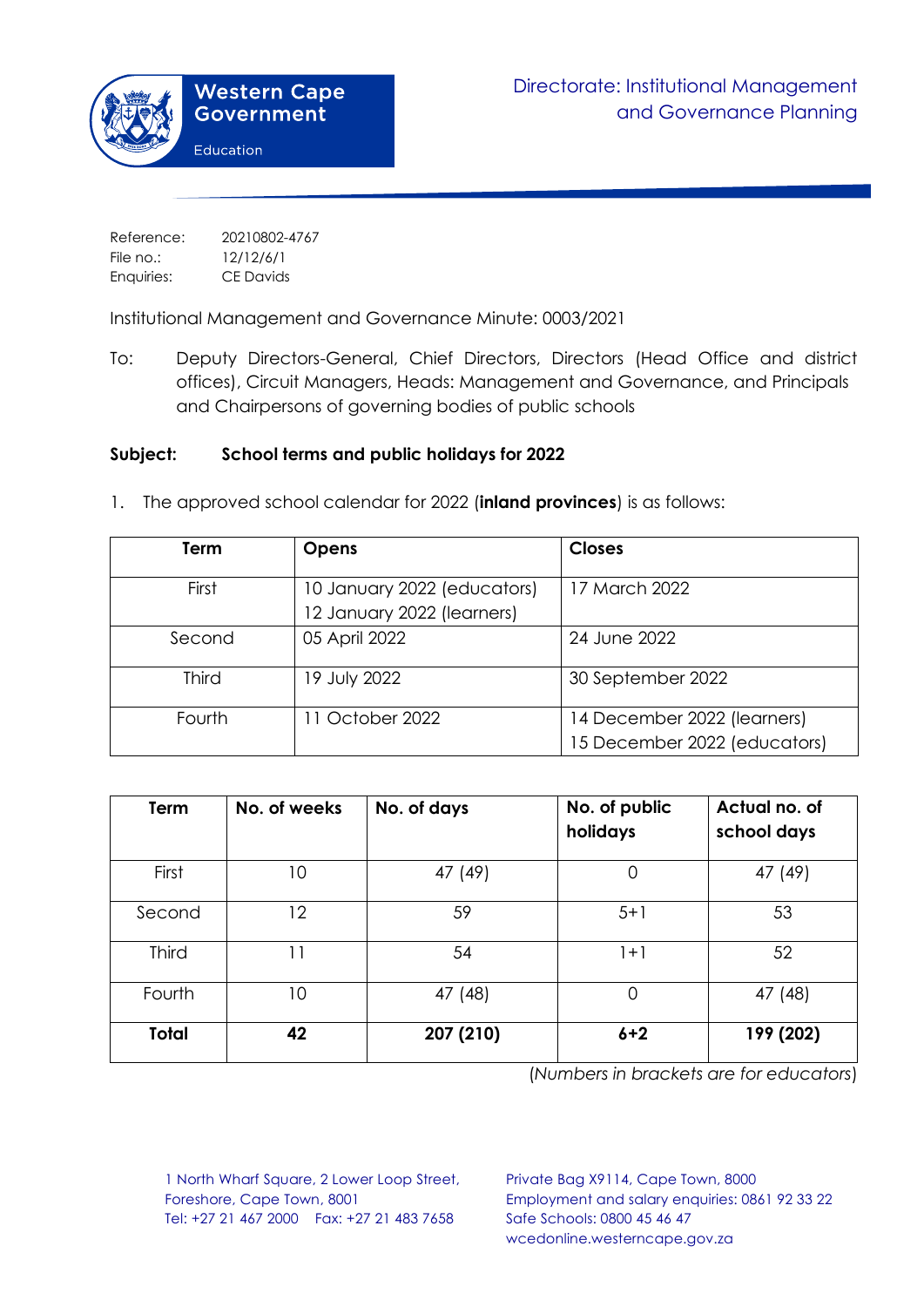2. The approved school calendar for 2022 (**coastal provinces**) is as follows:

| Term         | <b>Opens</b>                                              | <b>Closes</b>                                               |
|--------------|-----------------------------------------------------------|-------------------------------------------------------------|
| First        | 17 January 2022 (educators)<br>19 January 2022 (learners) | 25 March 2022                                               |
| Second       | 05 April 2022                                             | 24 June 2022                                                |
| <b>Third</b> | 19 July 2022                                              | 30 September 2022                                           |
| Fourth       | 11 October 2022                                           | 14 December 2022 (learners)<br>15 December 2022 (educators) |

| Term         | No. of weeks | No. of days | No. of public<br>holidays | Actual no. of school<br>days |
|--------------|--------------|-------------|---------------------------|------------------------------|
| First        | 10           | 48 (50)     |                           | 47 (49)                      |
| Second       | 12           | 59          | $5 + 1$                   | 53                           |
| <b>Third</b> | 11           | 54          | $1+1$                     | 52                           |
| Fourth       | 10           | 47 (48)     | 0                         | 47 (48)                      |
| Total        | 43           | 208 (211)   | $7 + 2$                   | 199 (202)                    |

(*Numbers in brackets are for educators*)

## 3. **Public and school holidays in 2022**

| 01 January 2022   | New Year's Day         |
|-------------------|------------------------|
| 21 March 2022     | Human Rights Day       |
| 15 April 2022     | Good Friday            |
| 18 April 2022     | <b>Family Day</b>      |
| 27 April 2022     | Freedom Day            |
| 01 May 2022       | Workers' Day           |
| 02 May 2022       | Public holiday         |
| 16 June 2022      | Youth Day              |
| 17 June 2022      | Special school holiday |
| 08 August 2022    | Special school holiday |
| 09 August 2022    | National Women's Day   |
| 24 September 2022 | Heritage Day           |
| 16 December 2022  | Day of Reconciliation  |
| 25 December 2022  | Christmas Day          |
| 26 December 2022  | Day of Goodwill        |
|                   |                        |